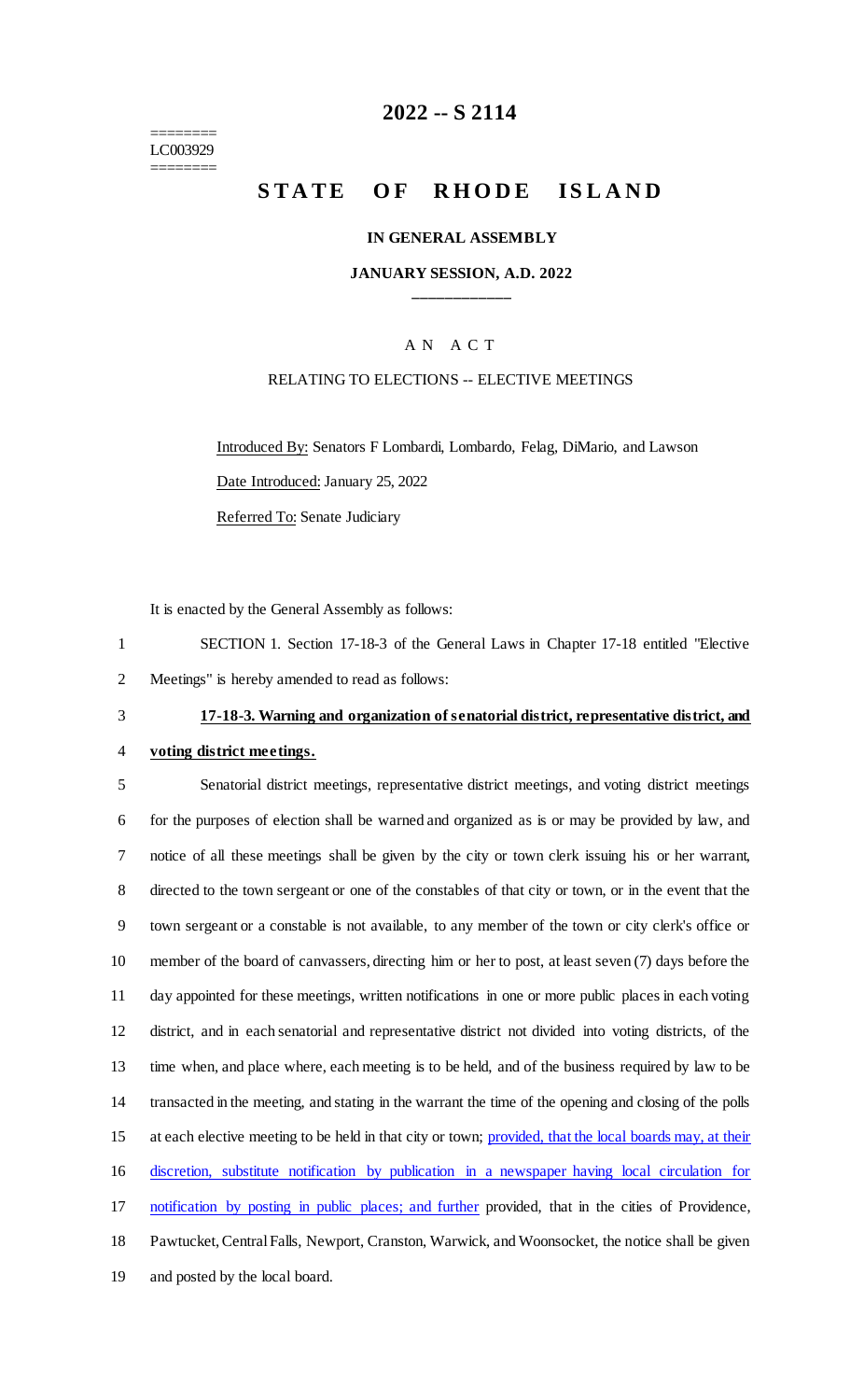======== LC003929 ========